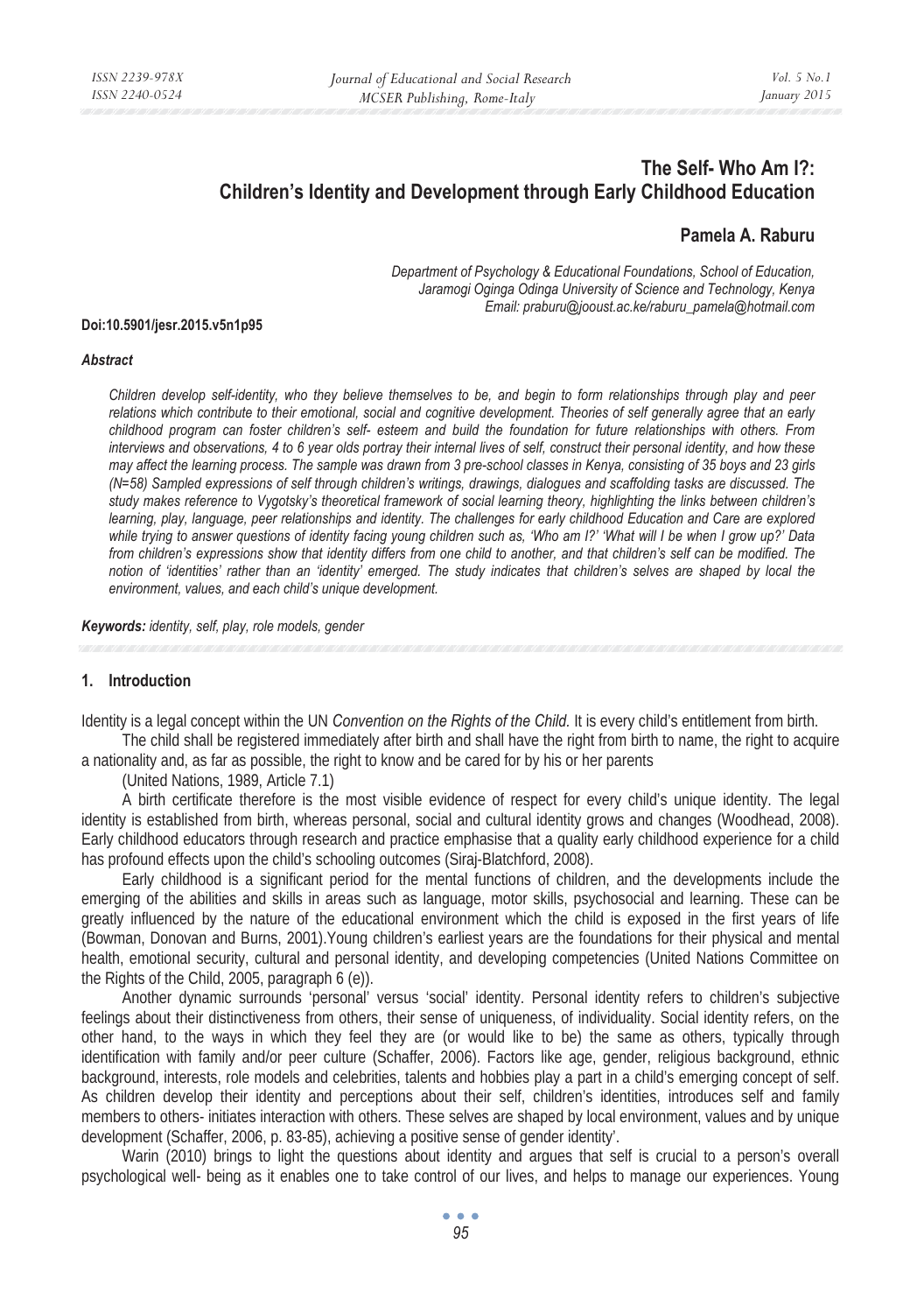| ISSN 2239-978X | Journal of Educational and Social Research | Vol. 5 No. 1 |
|----------------|--------------------------------------------|--------------|
| ISSN 2240-0524 | MCSER Publishing, Rome-Italy               | January 2015 |

children construct personal identity through relationships with others. Woodhead (2008, p.6) highlights that identity has two distinct aspects –" that of the unique individual person and that of the shared social person".

In addition, identity is expressed through children's subjective feelings about themselves and about others. Mell (1991) complements that as children are social actors with personal agency, with awareness of 'self as subject', (or 'I'). a senses of 'self as object' (or 'me') which is more gradually emergent, changing and reflective Identity encompasses 'I' and 'Me'

Warin's (2010) longitudinal study with children from 3 to 17 years notes first; the changeability of self: identity does not exist outside the social context in which it is constructed while the second approach stresses the continuity of self: something that the person carries about with them through time and through the range of social situations they participate in. In Warrin's (2010) study the stories of pre-school children, highlight personal aspects of identity emphasizing the educational importance of self awareness and awareness of others. The importance of peers is emphasized in Dunn (2004) arguing that having friends for children is an important resource for developing identities and that, those children who may be rejected by peers or lack friends may suffer victimization and bullying (Dunn, 2004). Children establish their own identity through comparing themselves with other children and that children starting school (ECE) seem to like school better and adjust if they have found friendship. Friendship is of value to children as they help each other understand the world in which they live. According to Dunn (2004), the quality of children's friendships affects their development of a sense of personal and social identity. Children with friends have better social skills and fewer adjustment problems as friends provide social support and can protect against the difficulties of starting school, victimization and bullying (Dunn, 2004). Having friends is an important resource for developing identities.

Studies (George, 2007; Weller, 2007).have discussed the importance of friendship groups in relation to identity formation As Currie, D., Kelly, D. and Pomeramtz, S. (2007) note, membership of a group (or exclusion from it) can greatly inform the construction of 'who you are' in terms of identity- both in relation to one's own self-identity and how others see you. Children's peer cultures work to influence and constrain the ways in which children construct meanings and values, act and communicate with each other; conduct aspects of identity in relation to themselves and their peers (Adler, P. Kless, S. and Adler, P., 1992)..

Play is crucial in Early Child Education (ECE). and parents, caretakers, preschool teachers play a vital role in the early years of a child's education. (Wood 2004). Children try to gain a sense of self and identity of their own when they associate with other people around them. During the early years of childhood (first 8 years) major development of brain occur and lack of play activity based education can negatively impact on the child's cognitive development as in Piagets (1956), a crucial stage for identity development. Children develop self-identity and begin to form relationships. Play contributes to children's emotional development and since play requires use of multiple motor and mental functions, children develop various skills as well. Play based learning aids children in developing moral and social skills.

Vygotsky's (1978) social learning theory emphasises the social context of learning and the construction of knowledge through social interaction., with an emphasis on collaboration, social interaction and socio-cultural activity (Rogoff, 2003). The main implication of Vygotsky's theory for teaching is that pupils need many opportunities to learn with a teacher and more-skilled peers. Piaget (1956) too argues that play advances children's cognitive development, increases exploration, allowing them to practice their competencies and acquired skills in a relaxed and pleasurable way. For example, children who have just learned to add or multiply begin to play with numbers in different ways as they perfect these operations, laughing as they do so. Erikson (1980) is in agreement that that play is essential for children's health and helps children to master their anxieties , conflicts and increases affiliation with peers.. In addition, Vygotsky (1978) considered play to be an excellent setting for children's cognitive development, especially in the symbolic and make-believe aspects of play, as when a child substitutes a stick for a horse as if it were a horse, uses a piece of paper to make a boat, airplane. For young children, the imaginary situation is real. Parents should encourage such imaginary play, because it advances the child's cognitive development especially creative thought.

Siraj-Blatchford's (2009) research in U.K. shows that teachers are a significant factor in determining concept formation of young children. This work has highlighted 'play-based programmes' and the importance of teachers generating shared and sustained conversations with children (Siraj-Blatchford, 2004). Similarly, Wood (2008) cites that play in education setting has always been strong on ideology but weak, a problematic in practice. Different views on what constitutes play (Siraj-Blatchford; 2009) have been put across different subjects being taught by individual teachers.

Schaffer's (2006) study brings to light that the understanding of the concept of identity has changed, in two aspects. The first is that children acquire a unique and simple identity in their early years, one which remains stable throughout their lives and in different circumstances. The second arises from cross-cultural research, which has shown how identities are acquired or constructed in different ways in different societies, and there is unlikely to be a universal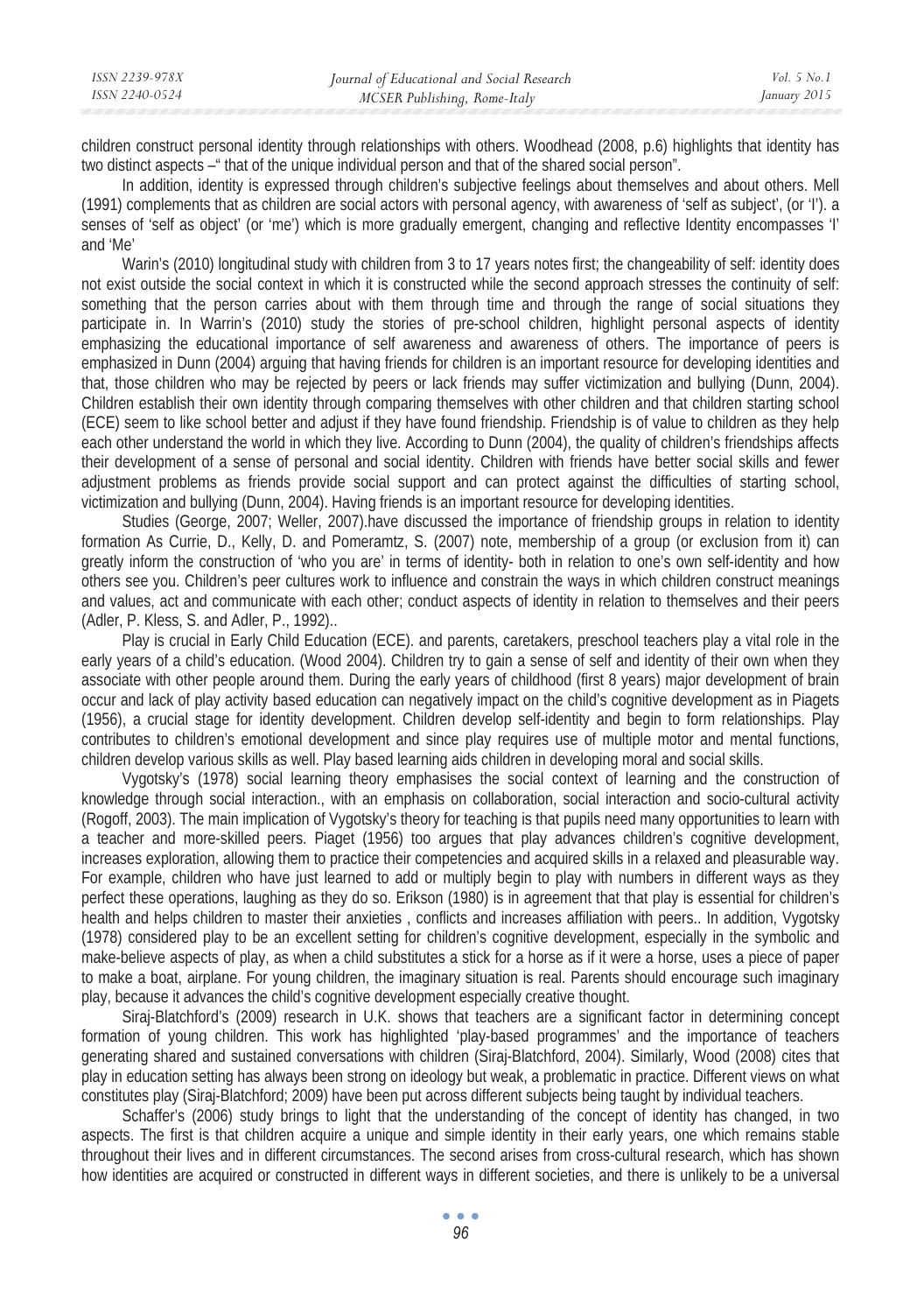model for this process. Young children's identities may be multiple and complex. Brooker (2008, p.10) states that changing cultural and social contexts, and new relationships, allow individuals to develop new or modified identities. 'There is therefore a tendency to understand identity as a multiple construct or to describe individuals as acquiring multiples 'identities'.

Developing positive identities touches on some fundamental questions facing every young child: 'who am I?', Is it ok to be who I am? and what is my place in the world? Answering these questions are important to every child's wellbeing, and lack of qualified teachers has been cited in ECE (Siraj-Blatchford, 2009). Siraj-Blatchord (2009, p.156) emphasises that "teachers are a significant factor in determining concept formation and identified among other factors: effective pedagogies have good curriculum knowledge and child development; the most highly qualified staff provide the most direct teachings as well as the kind of interaction that guide children's thinking; less qualified staff are better pedagogies when supervised and supported by qualified teachers".

Holmes and BrownHill (2010 study of pre-school children in the United Kingdom emphasises that there is the lack and the need for male teachers in both ECE and in primary schools to act as role models, for boys as also emphasized in (Hutchings et al., 2008; Parking, 2009;Carrington, B., Francis, B., Hutchings, M., Skelton, C., Read, B. and Hall, I., 2007).

# **2. Research Questions**

The following research question formed the basis for the present study:

- 1. Who would you like to be when you grow up?
- 2. What are the reasons for the choice of an identity?
- 3. How are the boys 'and the girls' choices of identity different or similar?

## **3. Methodology**

The study employed a descriptive qualitative method through interviews and observations of three pre-school classes of ,4, 5, and 6 years olds in Kenyan. The class of 4 year-olds had 15 children, 5 year olds were 18 while the 6 year-olds had the largest with 25 children (N=58). Consent was sought from parents of the participating pre-school children, by asking them to fill a consent form (see Appendix 1) for ethical considerations according to Creswell (2014)

The interviews were semi-structured and lasted 10 minutes for each child. The interview transcripts/recordings were transcribed and coded transcripts as in Raburu (2011) were analysed using content Analysis and the different themes that emerged were identified (Braun and Clarke, 2006).

In addition, overt observations by the researcher were carried out during normal class sessions and pre-school children were asked to write or draw a picture of what they wanted to be when they grow up.. All participants were asked to draw a picture of what they would like to be when they grow up (see Figures, 1, 2, 3 and 4). The class of 6 year- olds were in addition to drawing asked to write a small paragraph about who they would like to be when they grow up and why. The names used in the study were not the real names of the children so as to protect their identity, thus exercising the ethical principle of anonymity.

#### **4. Results from Interviews and Observations**

| Identity                       | Gender               | Ν  |
|--------------------------------|----------------------|----|
| Teacher                        | $(Girls=6, Boys=5)$  | 11 |
| Doctor                         | $(Girls=2, Boys=5)$  |    |
| <b>Nurse</b>                   | $(Girls=4, Boys=0)$  |    |
| Driver                         | $(Girls=0$ Boys=2)   |    |
| Pilot                          | $(Girls = 1 Boys=2)$ |    |
| Policeman                      | $(Girls=0$ Boys=5)   |    |
| Mum                            | (Girls=4 Boys=1      |    |
| Dad                            | $(Girls=2$ Boys=3    |    |
| Athlete                        | $(Girls=1$ Boys=4)   |    |
| Foothaller                     | $(Girls=0$ Boys=6)   |    |
| Family member                  | $(Girls=2$ Boys=1)   |    |
| (sister, brother, aunt, uncle) |                      |    |
| TV character                   | $(Girls=0$ Boys=2)   |    |
| Religious leader               | $(Girl=1$ Boys=0)    |    |
| Total                          |                      | 58 |

**Table 1.** Identity of pre-school children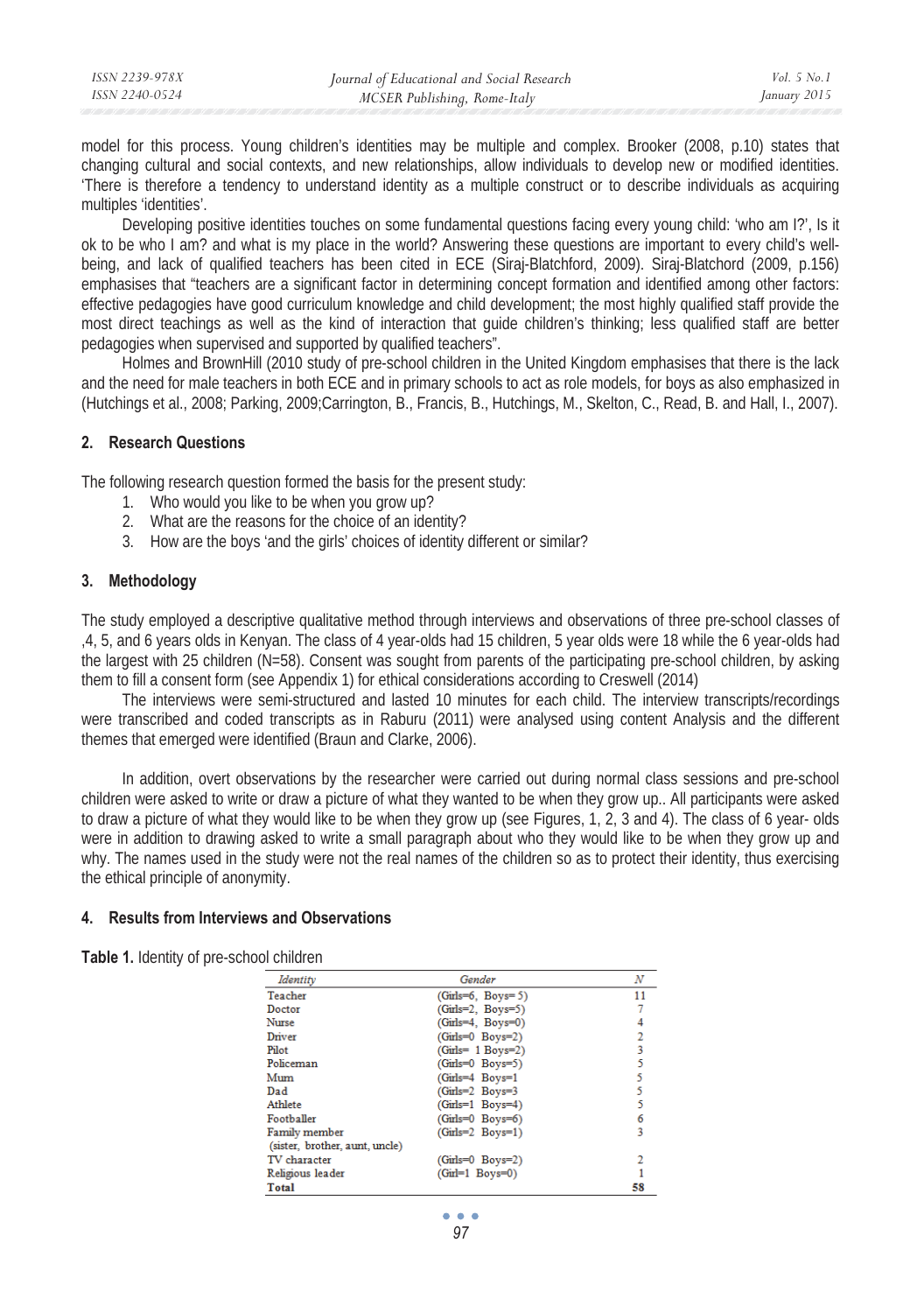The pre-school children were asked a question, "What would you like to be when you grow up?" Reponses from interviews, drawings and writings revealed different identities. As shown in Table1. In support, Sirach-Blatchford's (2009) study in the United Kingdom indicates that teachers are significant for young children's concept formation. How children negotiate identities as teachers- a negotiation that is embedded in the practices including the teaching of young children. It shows how identity positions of 4 to 6 –year- olds are compatible with good learning identities in the classroom (Brookes, 2008). What is the implication of young children's relationships with their teachers in relation to their identity and learning? Children want to associate or identify with their teachers, as they seem to admire the teachers who act as their role models.

While the teachers top in the list of identity, doctors also ranked very highly, reflecting high importance to learning among the young children

# **5. Reasons for Choice of Identity**

The second question asked, "What are the reasons for choosing what you want to be when you grow up?" It's interesting to realize the reasons the pre-school children gave for choosing their particular future identity/career. A 5 year old said: 'I want to be a doctor like my father, to help the sick'. '

A 4 year old girl replied: My teacher is very kind, funny and makes the whole class laugh, friendly and teaches nicely'.

Boys' choices for particular fields of life were related to activities such as sports, athletics, being a doctor, a driver and a policeman. When asked why the pupils admired them, their responses included:

A 6 year old boy retorted:: "'He is famous has a nice Hammer car , he is strong, brave, got a gold medal, has a lot of money, the doctor has a nice house'

A 5 year old girl: "my mum cooks very nice food" I like my aunt who is a nurse"

Another noticeable significant factor from the study was that pupils' choice of identity was based on their surrounding environment, showing identity as contextualized. Most choices for the people the pupils admired were based on the local Kenyan context (or example, the footballers and athletes). One of the boys however, said that he admired Arsenal (UK football players) team. When asked why, he said he watched them play very nicely on the television and his older brother too supported the team.

The data revealed that some children expressed identities rather than an identity: *'…*my name is Tanya, I am 4 years old, I am a girl, I like to run'., showing that young children learn gender identity at early ages ( Paechter and Clark, 2007). One of the boys also said that he would like to be *a footballer and a teacher.* Similarly *.* Brooks (2003) expresses that young children's identities may be multiple and complex and that the changing and social context and new relationships allow individuals to develop new or modified identities.

## **6. Gender and Identity**

The third research question asked, "How are the boys 'and the girls' choice of identity different or similar? "

In making choices for being a teacher, gender options was lacking for boys as all the teachers were female in the 3 classes. Holmes and BrownHills (2010) study in U.K. of pre-school children emphasizes the lack of and the need for male role models in Early Childhood Education .In addition to eight girls choosing teaching, others chose nursing, admiring their mothers and two admired their aunts who are nurses and a TV character respectively. The girls choice of mums and aunts could be alluded to cultural effects as expressed in (Brooks, 2003).

Gender differences was noticeable, in choices of "footballer" , "driver", "athletes, "driver" and "pilot""by boys only, while "mum' "nurse", aunts, were from girls only. This shows that gender differences in terms of roles and choices of identity may begin emerging at early stages of children's development (Paechter and Clark, 2007). Gender identity could be attributed to family socialisation cultural impact, the media effects, and role models. Daltsman's (2009) study of preschool children's dictate and dramatizes stories in the classrooms."Children have ascribed gender stereotypes by the time they are two years old because the clothing and toys a baby is given are chosen by adults, with an eye toward gender" (Hitz and Hewes 2011, pg 25-26). The process of children telling stories can be a medium of gender identity., assigning roles in stories and drama characters.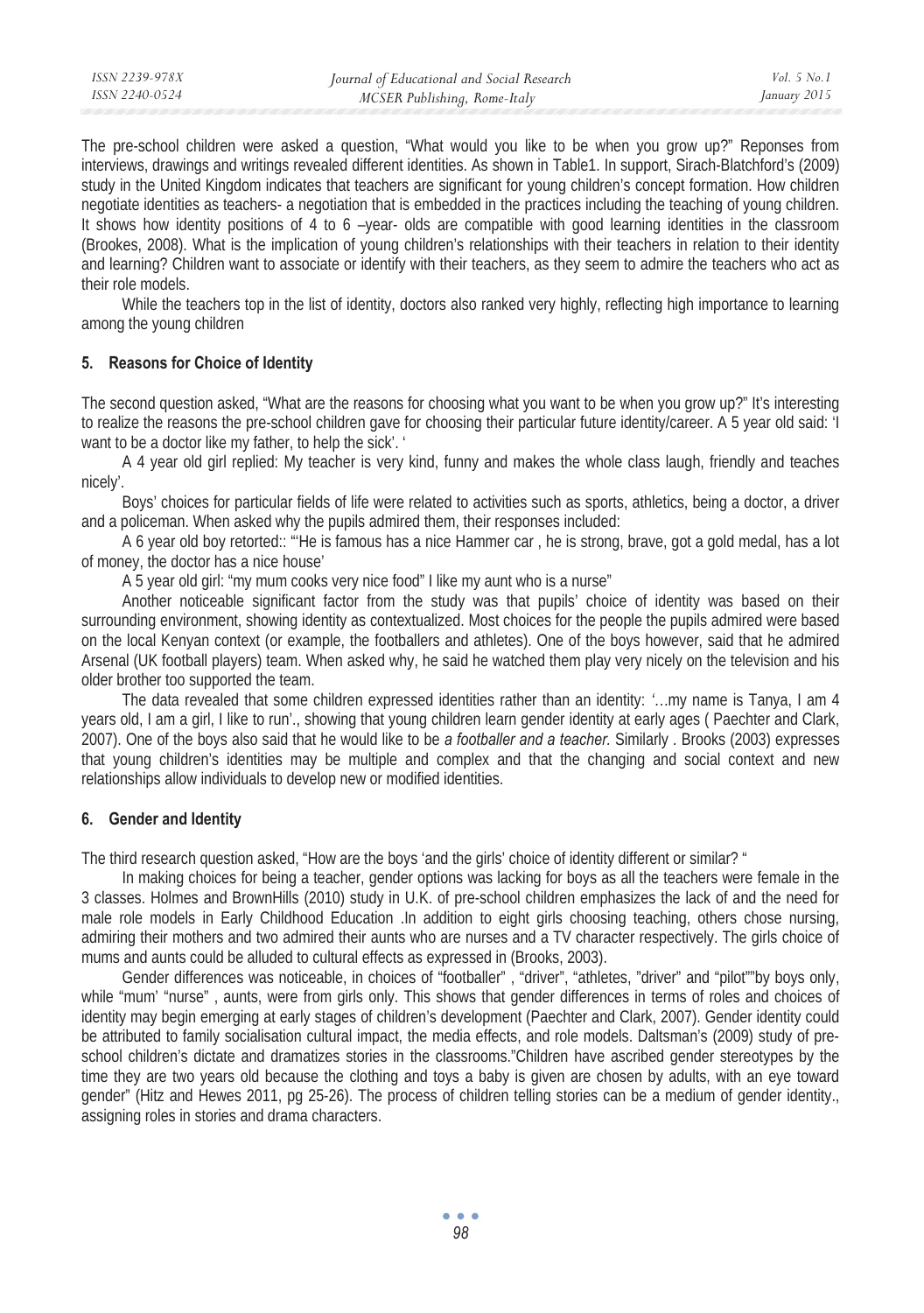# **7. Observation Tasks**

Children participants were asked to perform tasks during normal class sessions as the researcher and the teacher watched. Those who could not spell the names of what they want to be were asked if they could then draw a picture instead. Commonly, some of the 5 and 6 year olds were able to write who they wanted to be, while 4-years-olds drew pictures, thus expressing their identities through drawings.

**Figure 1:** A 4 year old has drawn a ball to show her admiration of a footballer. She writes English (ball) and Kiswahili (*mipira*).



**Figure 2:** A picture of an airplane drawn by a 6 year old to represent a pilot.



Drawing dialogues from Figure 1 and Figure 2 allow children to move from spontaneous concepts to more scientific concepts and play an important role in promoting higher mental functions. Piaget (1956) argues that a child's drawing performance reflected the child's cognitive competence. When we consider drawing to be a mediation tool and a language, it engages the child's past, present experiences, imagination and observation (Brooks, 2003). Brooks (2003) further emphasizes that young children's identities may be multiple and complex and that, changing cultural and social context and new relationships allow individuals to develop new or modified identities.

**Figure 3:** Drawing by a 4 year old girl

| ha NO               |  |
|---------------------|--|
| Tanya<br>$T \cap m$ |  |
| $am +$              |  |
| Q/N<br>$\alpha$ ma  |  |
|                     |  |

The drawing by a 4-year old girl shown in Figure 4 expresses different identities: name, age, gender and an athlete (run). The present study suggests that when drawing is used in a collaborative and communicative manner, it becomes a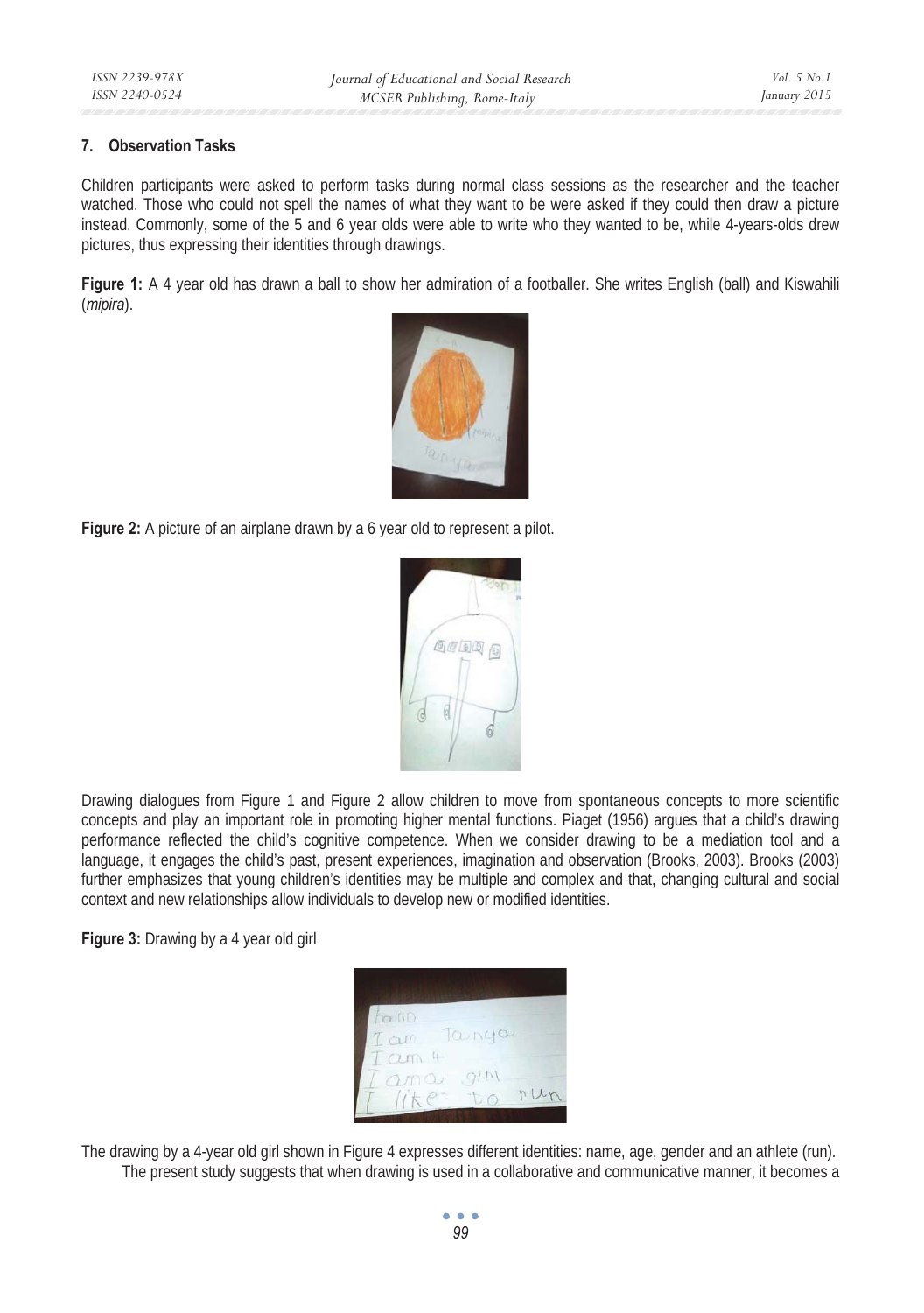powerful meaning-making tool, supporting higher mental functions, as shown in (Siraj-Blatchford, 2009).This was evident from the children's drawings of: police cars to represent a police officer, airplanes to represent a pilot, balls to represent a footballer, people running to represent athletes. When children draw, they become fully engaged with the subject being drawn, involving memory, and thus, emergent thinking.

According to Warin (2010), the children's stories told in her book confirm Erikson's (1980) linkage of identity and wellbeing, which concludes that 'a sense of self is a resource for coping and managing our social experiences.

**Figure 4:** Pictures of police cars represent the child's (5 year-old) identity of wanting to become a police officer.



Brooks (2003) states that drawing is a unique mental tool for young children through which they form interpersonal and intrapersonal dialogue.

## **8. Conclusions**

The paper explores the links between who young children want to be when they grow up and the reasons for their choices. While the search for identities continue in early childhood stage, this paper highlighted the importance of friendship, peers and play in the formation of identities among young learners. The pupils expressed their feeling of who they really are, who they want to be through different tasks in drawing, and scaffolding tasks in addition to the interview questions asked.

From the study, Warin (2010) found that much of children's identity depended on the opportunities they had both in school and out of school for reflecting on their social relationships, making social comparisons and building up a narrative self. Gender identity was conspicuous from the present study as girls identified with female characters and certain jobs regarded as feminine- like a mum, nurse, female teachers. A similar study by Read (2011) showed how teenage girls identified with female singers as their role models, with majority citing, Beyonce and Britney. Boys in the present study on the other hand, chose careers such as driver, policeman, pilot, doctor and admired athletes and footballers. There was no distinct gender difference in choice of teaching as a profession or admiring their teachers. The boys had no gender choices as all the teachers were female- this raises the question of the continuing lack of male teachers in ECE which is a challenge. Carrington et al., (2007) call for male teachers to be recruited to teach in ECE and primary schools in order to act as role models for male pupils. Similarly, Holmes and BrownHill's (2010) critical discussion focus on male absence in the early years.

Significant too to the findings was the influence of the social context: the use of Kenyan national language, *Kiswahili*. Although English is the official medium of communication in Kenyan schools, young children expressed themselves with ease in *Kiswahili* as they mentioned and drew who they wanted to be when they grow up. There was also a tendency to mention famous Kenyan footballers and athletes. Rather than making a choice of one identity, the majority of the pupils expressed identities (name, age, gender, and what they would like to be when they grow up).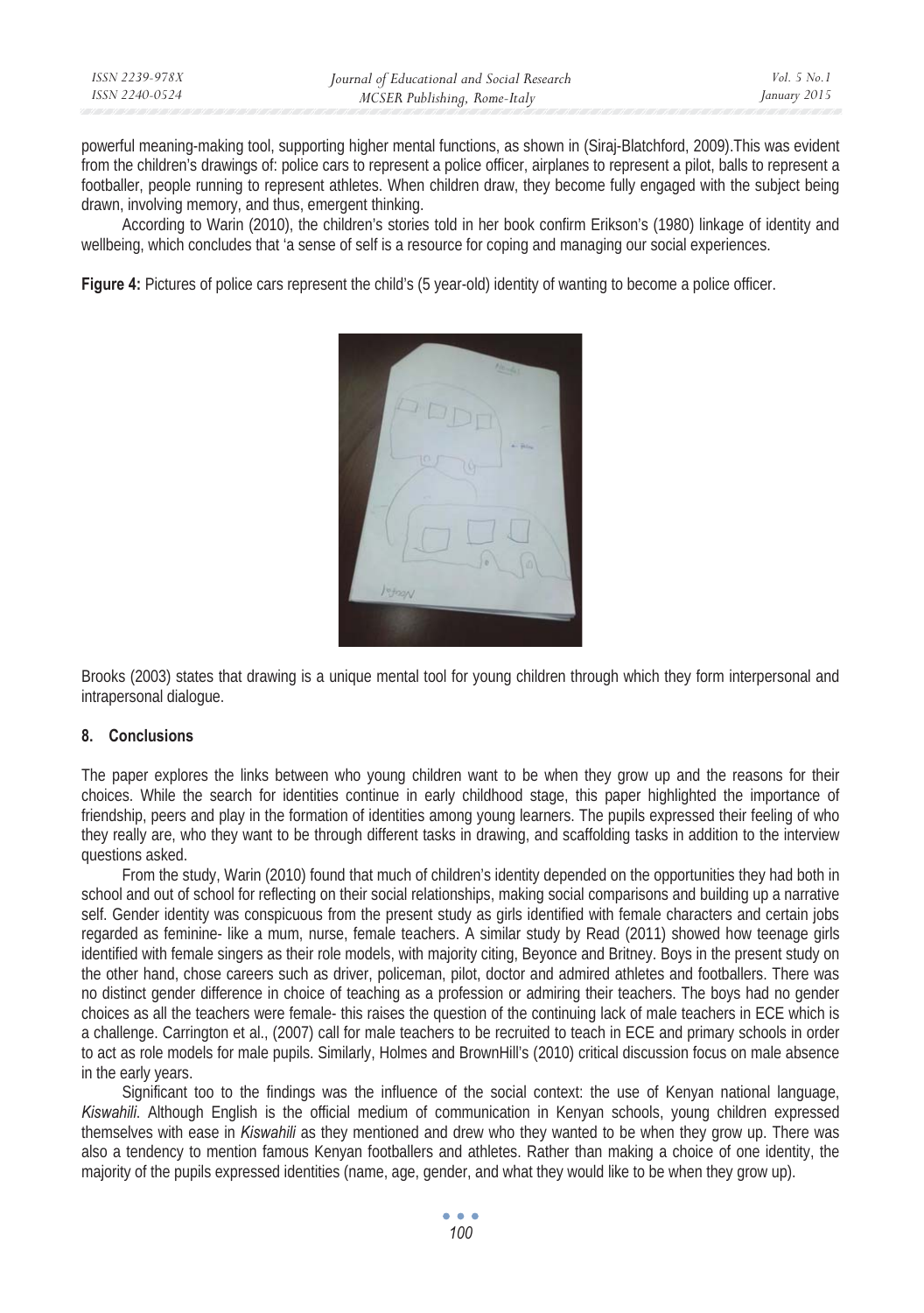#### **9. Recommendations**

- 1. It is essential that policy addresses the issue of how pre-school children develop their identity at an early stage and how that could be incorporated in the teaching.
- 2. Teachers are role models and are key players in pre- school's children's cognitive and social development, of which the process of identity formation is part.
- 3. The Kenyan government should encourage ECDE training opportunities for male teachers so that the male students would have role models, a key part of identity formation
- 4. Young children should be encouraged to have friends/peers which is essential for identity formation.
- 5. Through play, pre-school children form their identities thus, teachers should incorporate play in teaching and learning processes.

#### **References**

Adler, P., Kless, S., and Adler, P. (1992). Socialization to gender roles: Popularity among Elementary School boys and girls. *Sociology of Education*, 65, 169-187.

Bowman, B. Donovan, M., and Burns, M. (2001). *Eager to Learn: Educating Our Preschoolers,* Committee on Early Childhood Pedagogy, Commission ob Behavioral and Social Sciences and Education, National Research Council, National Academy Press, Washington, DC.

- Braun, V. and Clarke, V. (2006) Using thematic analysis in Psychology. *Qualitative Research*, 3, 77-101.
- Brooks, M. (2003). Drawing as a unique mental development tool for young children: Interpersonal and intrapersonal dialogues. *Contemporary Issues in Early Childhood,* 6, 80-91.

Carrington, B., Francis, B., Hutchings, M., Skelton, C., Read, B. and Hall, I. (2007). Does the gender of the teacher really matter? Seven-to-eight- year-olds' accounts of their interactions with their teachers. *Educational Studies,* 33, 397-413

Creswell, J.W. (2014) *Research Design, Qualitative, Quantitative and Mixed Method Approaches.* Los Angel: CA. Sage publication.

Currie, D., Kelly, D., and Pomerantz, S. (2007). 'The power to squash people': Understanding girls' relational aggression. *British Journal of Sociology of education,* 28, 23-37.

Daltsman, J. (2009) "Once Upon a time there was…Forms and functions of story dictation in pre-schools. In here the story ; *Using narratives to promote young children's language and literacy learning e*d. D.R. Meier. New York Teachers College press.

Dunn, J. (2004). *Children's Friendships. The beginnings of intimacy*. Malden, MA, Blackwell.

Erikson, E. H. (1980). *Identity and the Life Cycle*. New York: Norton.

George, R. (2007). Girls in a goldfish bowl: Moral regulation, ritual and the use of power amongst inner city girls. Rotterdam: Sense.

George, R. and Brown, N. (2000). 'Are you in or are you out? An exploration of girl friendship groups in the primary phase of schooling. *International Journal of inclusive Education,* 4, 289-300.

Hitz B.F. and Hewes, D.W. (2011) Practical applications from the history of gender and early childhood . In T. Jacobson *Perspectives in gender in early childhood.* St. Paul MN Redleaf.

Holmes, G. R. and BrownHills, S. (2010). Where are the men? In L. Miller and C. Cable, (eds) *Professionalization, Leadership and management in the Early Years.* London: Sage.

Hutchings, M. Carrington, B., Francis, B., Read, B. , Skelton, C. and Hall, I. (2008). Nice and kind, smart and *funny*: What children like and want to emulate in their teachers. *Oxford Review of Education,* 34, 135-57.

Miell, D. (1990). 'The self and the social world' in Roth, I. (ed.) *Introduction to Psychology, Volume* 1. London, Erlbaum.

Paechter, C. and Clark, S. (2007). Learning gender in primary school playgrounds: Findings from the tomboy identities study. *Pedagogy, Culture and Society,* 15, 317-331.

Parkin, P. (2009). Need for more male role models. *Early Years Educator,* 10, 6.

Piaget, J. (1956). *The child's conception of space*. New York; Macmillan.

Raburu, P.A. (2011) Women Academics' Careers in Kenya. *PhD Thesis.* Lancaster University. United Kingdom.

Read, B. (2011). Britney, Beyonce and me- primary school girls role models and construction of the "popular girl*". Gender and Education,* 23, 1-13.

Rogoff, B. (1990). *Apprenticeship in thinking: Cognitive development in a social context.* Oxford. Oxford University press.

Schaffer, H.R. (2006). *Key Concepts in Developmental Psychology.* London. Sage.

Siraj-Blatchford, I. (2009). 'Conceptualising progression in the pedagogy of play as sustained shared thinking in early childhood education: a Vygotskian perspective', *Educational and Child Psychology*, 26, (2).

Siraj-Blatchford, I. (2004). Quality teaching in the early years. In A. Anning, J. Cullen, and M. Fleer (eds) *Early Childhood education: Society and Culture.* London: Sage Publication.

Siraj-Blatchford, I. (2008). Understanding the relationship between curriculum, pedagogy and progression in learning in early childhood', *Hong Kong Journal of Early Childhood Education,* 7, (2), 3-13.

United Nations (1989). *Convention on the Rights of the Child.* Un General Assembly Document a/RES/44/2. New York, NY, United Nations.